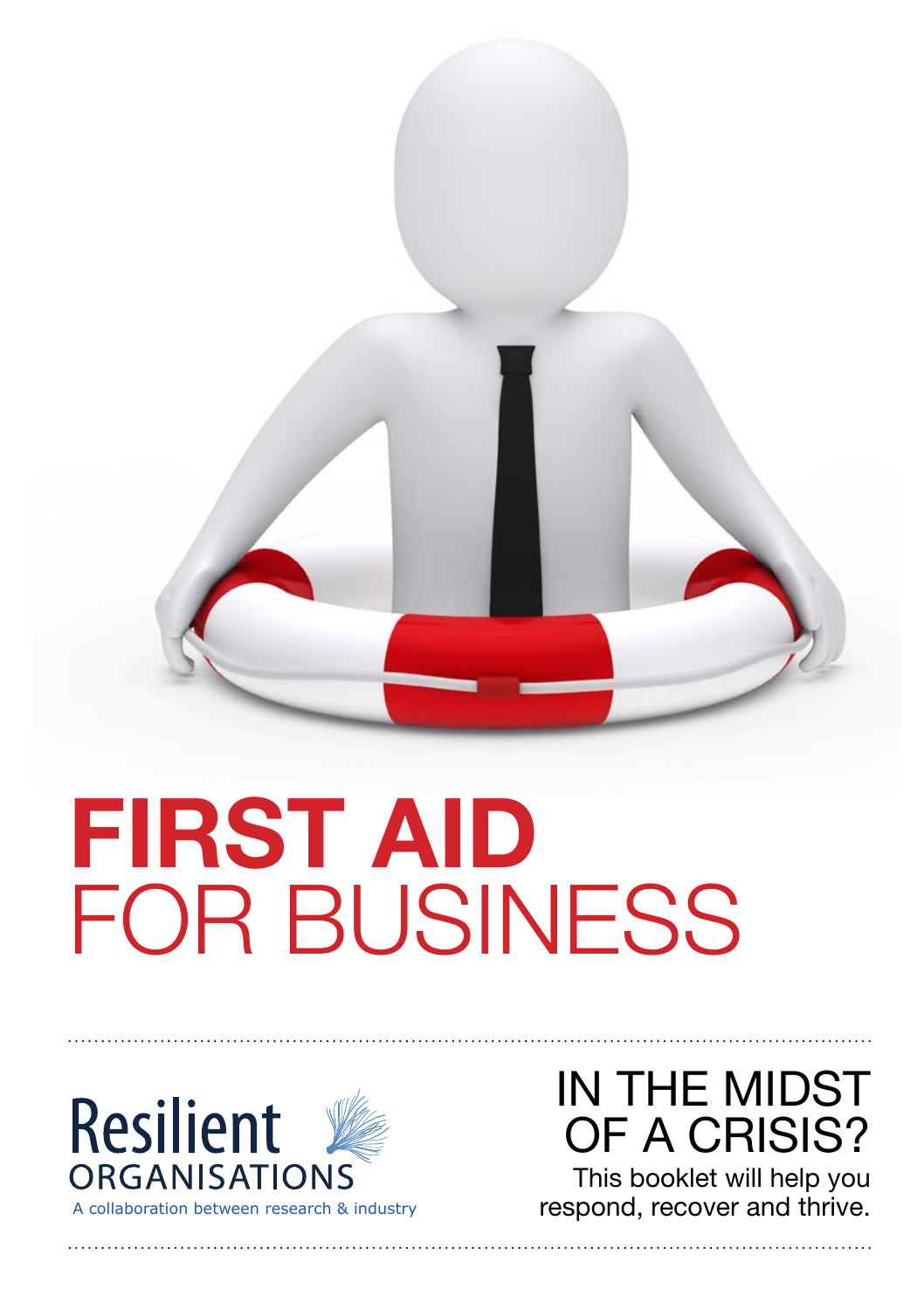Getting your business through a crisis involves the following three phases

**RECOVERY Getting Operational** No matter what **RESPOND** your level of **RECOVER** preparation, this **THRIVE** booklet will provide quick, practical advice to help navigate these stages of the recovery journey.

### Inside this Survival Kit

### **RESPONSE** – Immediate Actions

| • Ensure Staff Wellbeing             |    |
|--------------------------------------|----|
| • Involve Staff                      | h. |
| • Communicate with Business Partners | h  |
| • Connect with the Community         |    |
|                                      |    |

### **RECOVERY** – Getting Operational

| • Assess the Situation               |    |
|--------------------------------------|----|
| • Activate your Insurance            |    |
| Keep Employees Motivated             | 12 |
| Keep Suppliers and Customers Updated | 13 |
|                                      |    |

### **THRIVING –** Learning and Adapting

| <b>ESSENTIAL IN ALL STAGES</b> |                              |    |  |
|--------------------------------|------------------------------|----|--|
|                                | • Prepare for Future Events  | 13 |  |
|                                | • Adapt to the New Situation | 13 |  |
|                                | • Reflect and Acknowledge    | 12 |  |

• Communicate, Communicate and Communicate 14

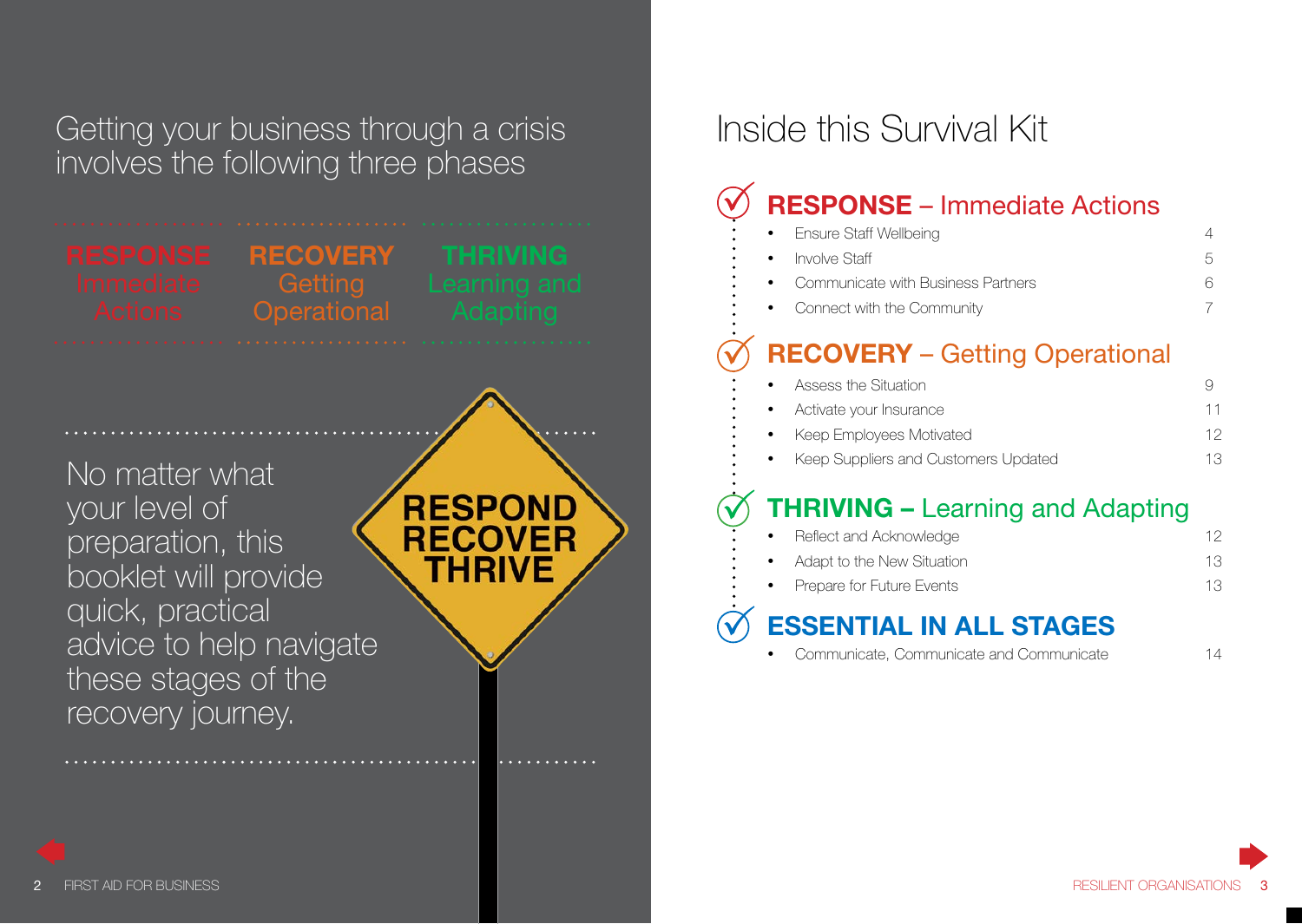### **RESPONSE** – Immediate Actions

The response phase involves immediate actions to ensure the wellbeing of yourself, your staff and your wider community. As the response phase progresses, the focus shifts towards initial assessment of the situation and communication with business partners.

### **Staff**

Step 1: Ensure Staff Wellbeing – The first priority after the crisis is to consider the physical and emotional wellbeing of both yourself and your staff.

Reach out – Contact your staff. Ask about their situation, how their family are doing and, if possible, provide them with additional support as needed.

Keep staff informed – Tell them about the current situation of the business – even if you know very little yourself. The critical information at this stage could include:

- Any physical damage to the building/facility
- The wellbeing of their colleagues
- When and where everyone should meet.

Be transparent – Depending on the nature and severity of the crisis, staff may be concerned about potentially losing their jobs. Be honest and realistic while updating your staff.

### Your staff are at the heart of your business – look after them!

Step 2: Involve Staff – Involve your staff in helping you to recover your business.

Early assessment – Work together with your staff to assess the situation and figure out ways of moving forward. At this stage, the key points to consider are:

- Damage to buildings, critical equipment and machinery
- Resource availability and accessibility
- Possible changes in supply and demand
- The need to reschedule production or service delivery

Appreciate new ideas – Encourage staff to bring and discuss ideas. Often in these situations, intuition and group discussion can lead to novel ideas for getting your business up and running again.

Encourage team work – When possible, arrange informal sessions with staff to listen and support each other. This will create unity and reduce stress.



Motivate staff to maintain their connection with your organisation. Remember, your staff have a vested interest in getting your business operating again.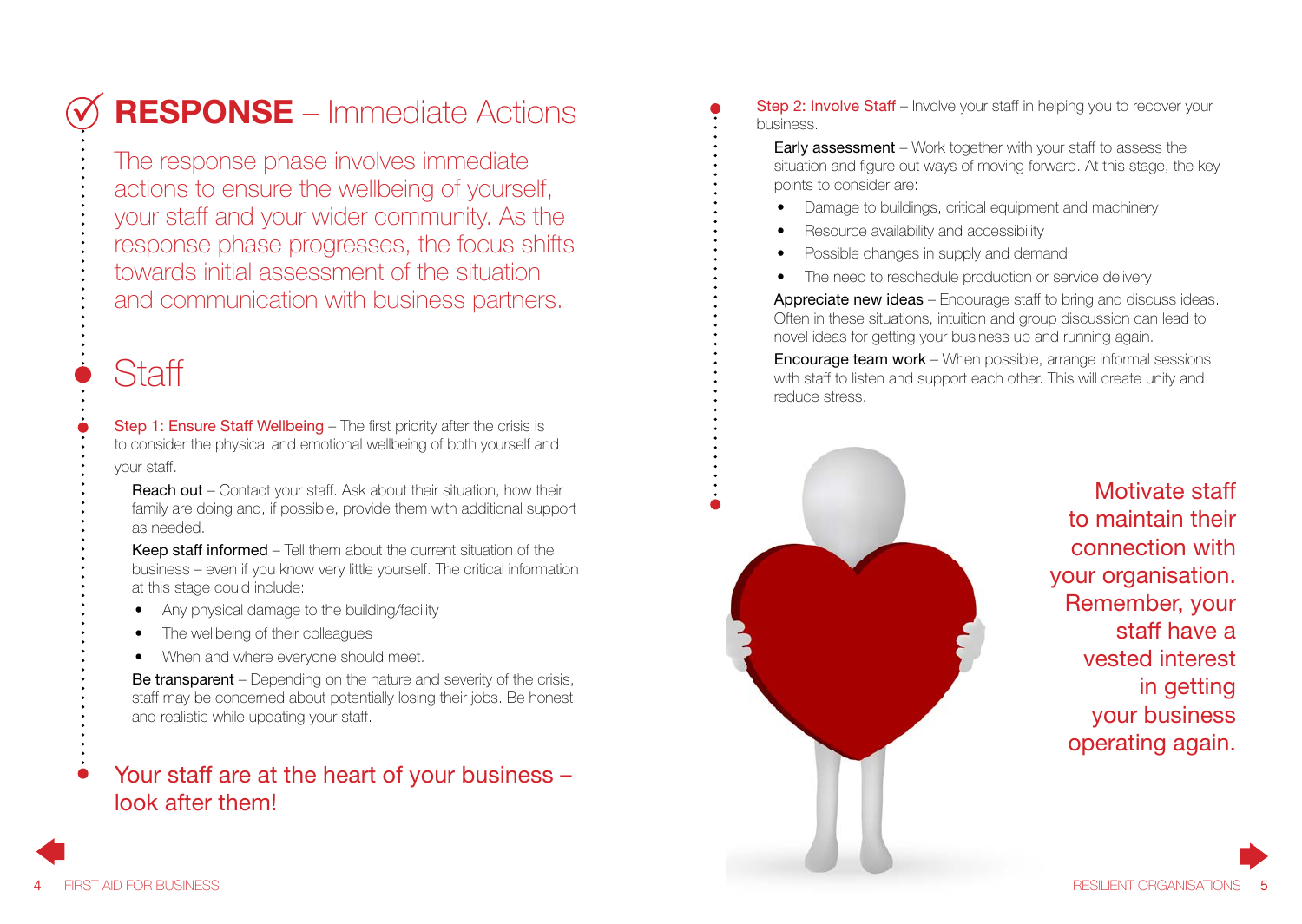### Business Partners

Think about your suppliers and customers. They share a mutual interest with you in wanting to resume operations.

**Communicate** – Provide updated information to your core business partners – suppliers, buyers and/or service providers. If they don't hear from you, they **will** assume the worst.

- Work together Collaborate with your core business partners to build a more accurate assessment of the situation.
- **Contact your customers**  $-$  It is critical for your buyers to know when you will resume operations. Be open and realistic. They may be feeling nervous about your ability to deliver – update them regularly about the progress you are making so they feel well informed.
- **Explore every avenue**  $-$  In addition to your core business partners, also explore other avenues for additional support and networking. Consider contacting:
	- City Council or other local authorities
	- Chamber of Commerce
	- Accountants
	- **Lawyers**
- Competitors

Remember, sometimes the weakest connection can bring an extraordinary opportunity.

## **Community**

Your business needs a thriving community.

- **Connect** If possible, collaborate with your neighbours and local community.
- **Provide Assistance** If you and your business are in better shape, then provide early support to your neighbouring businesses and local community.
- **Encourage wellbeing** Encourage your staff to look after themselves and others. Remember the five ways to wellbeing:
	- **Connect** Connect with the people around you.
	- Be active Do what you can, enjoy what you do and move your mood.
	- Give Do something nice. Give your time and presence to people around you.
	- **Take notice** Try savouring the moment.
	- **Learn** Seek out new experiences and dare vourself.

It can feel like you need to do everything, all at once, during this phase of a crisis. But take a moment to reflect. What does this crisis mean for the bigger picture?

- Were you looking to retire and now might be the right time?
- Does your business model need to change?
- Are there opportunities that might emerge from this crisis if you just look for them?

Do not automatically restore your business back to what it was before – use this crisis as an opportunity for positive change.

Crises, particularly catastrophic events, often put everyone in the same boat. This can create a sense of connectedness among businesses and local communities.

**Handle the crisis well and it will BUILD your business' reputation.**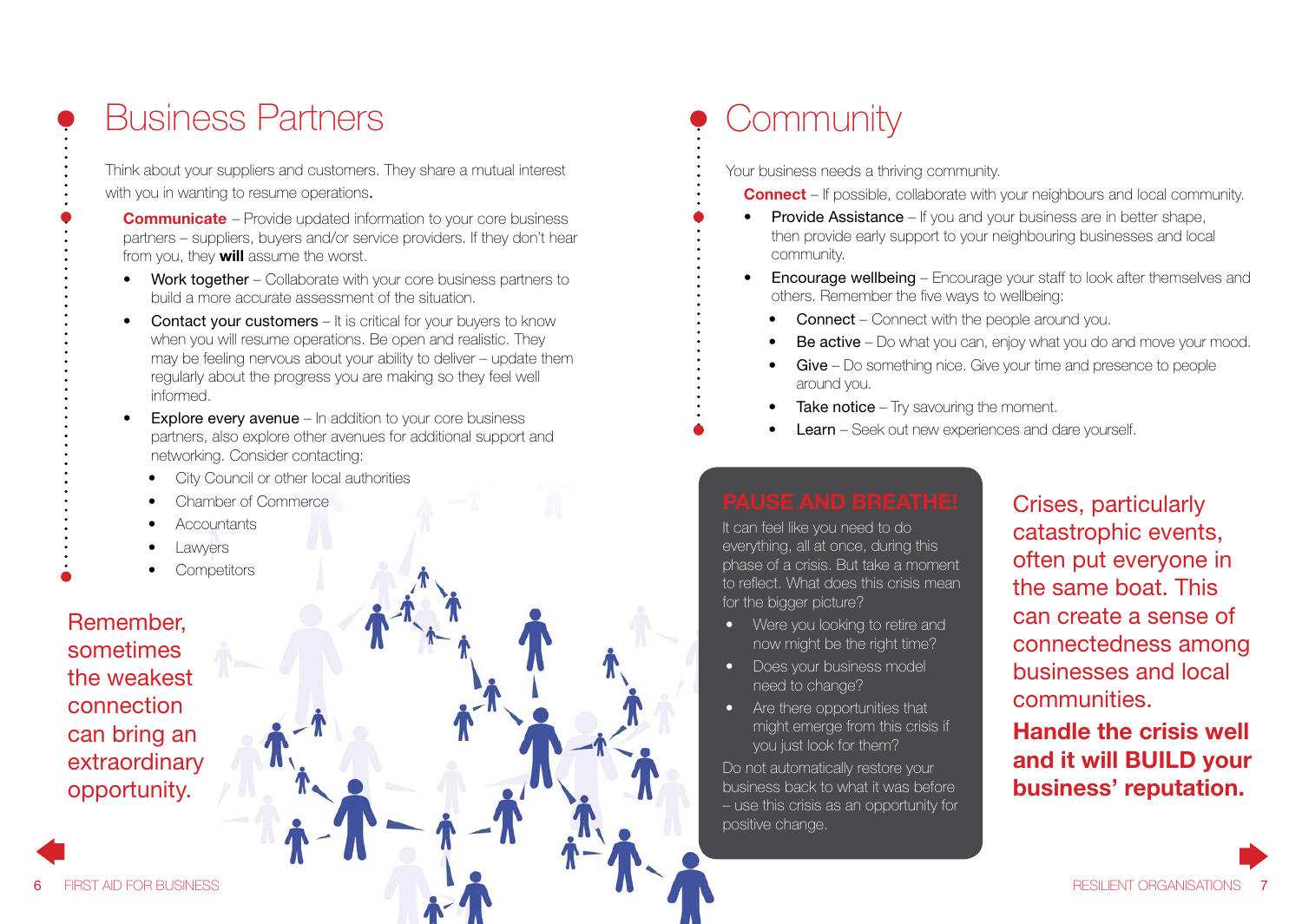### **RECOVERY** – Getting Operational

The immediate aim of the recovery phase is to take stock of the changed business environment and to effectively utilise available resources to get the business on-track.

Assess the Situation – Situations evolve and change rapidly during a crisis. Following your initial assessment, it's now time to re-evaluate internal factors and external factors affecting your business.

- Internal resources Re-examine the availability and accessibility of your critical resources such as:
	- Operational resources (machinery/buildings)
	- Financial resources (cash flow)

**A POSITIVE ATTITUDE IS CONTAGIOUS**

- Human resources (technical/managerial)
- Technological resources (IT systems/data)
- **External factors** In a crisis, it is essential to continually monitor and evaluate the changes in customer demand and the ability of suppliers to meet your needs.
- Display a positive attitude While assessing the situation, try to focus on what you have rather than what's gone.
- **Leverage your network**  $-$  List all your business and non-business partners. Assess how these networks can help you to resume your operations.

To make effective decisions you need a clear idea about all of your internal and external resources.



Activate your Insurance – Contact your insurance company or broker as early as you can.

- Involve a claims preparer –Your insurer will often pay the costs of a professional to prepare your insurance claim. They can deal with the insurance company on your behalf, allowing you to retain your full attention on core aspects of your business.
- Don't rely completely on your insurance Insurance claims often take time to resolve and will only cover a subset of your losses. Keep this in mind while evaluating your business situation.
- Search for other avenues If settlement is delayed try to find other sources for cash-flow assistance. Speak with your bank manager. Contact local authorities, Chamber of Commerce or other government department for any potential grants or relief packages.

Start the insurance claim process early. But remember to focus on recovering your business, not on just maximising your insurance claim.

#### **DAMAGE TO IT SYSTEM**

**OR DATA** – Consider the following options:

- Get help from an IT professional.
- If you need to reconstruct data, consider where the data may be stored on other systems held by employees, buyers, suppliers and government authorities.
- Ensure reconstructed data is backed up.

#### **DAMAGE TO YOUR PREMISES**

– Consider the following options:

- Ask your suppliers or customers to share work space.
- Consider sharing temporary workspace with other businesses, or even competitors.
- Approach local authorities to see if they can assist with temporary workspaces.
- Consider remote working arrangements (e.g. working from home).

**RESILIENT ORGANISATIONS 9**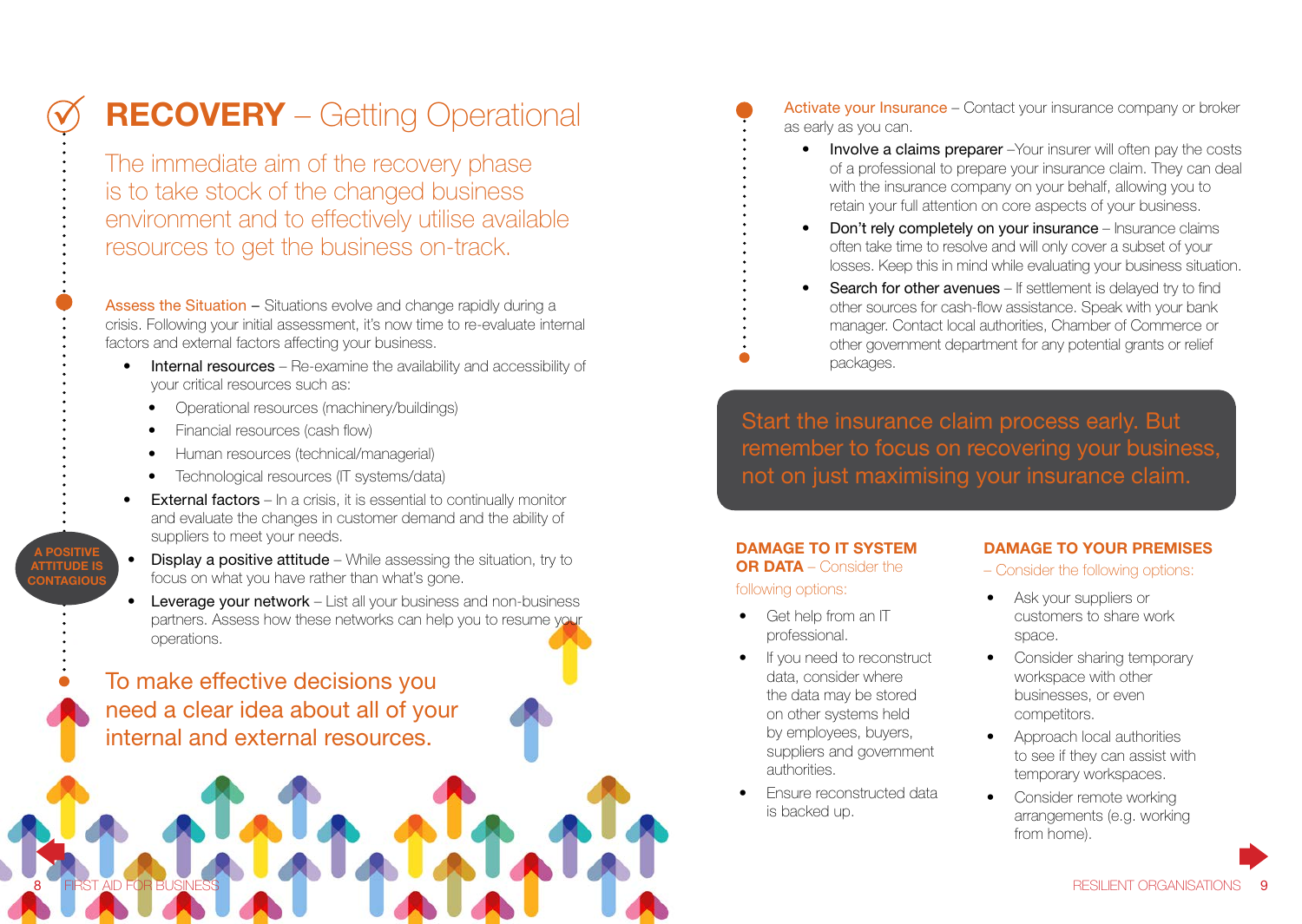- **Demonstrate strong leadership** Be a role model and be optimistic. Your employees often imitate your leadership style.
- Two-way communication Actively listen to your staff's feedback and suggestions. Share relevant and critical information regularly.
- Keep track of employees' changing needs Some employees may need extra financial and/or psychological help. Try to do your best to understand the changing needs of your staff and assist them throughout the crisis. Use counsellors if needed.
- Show flexibility Be flexible in assigning tasks. Some staff will be able to invest extra time and effort while others will find this difficult. Make sure you and your staff get some time-out to manage stress and burnout.

1 E/I<br>1 IV R

#### Motivated staff are crucial to recovery.

**LOOK AFTER YOURSELF** Look for signs of stress within yourself as a leader - they may not be obvious to you but will be to close family, friends and

colleagues.

#### Keep updating your Suppliers and Customers – Based on the situation

- assessment, keep your suppliers and customers up to date.
	- Be transparent Provide regular updates about the progress of your business.
	- Encourage joint problem solving – Involve your business partners in joint problem solving.
	- New systems If you have to implement any new systems or processes, update others on how it might affect them. Also keep them posted if you change your workspace.

Being transparent with your buyers and suppliers often enhances collaboration and builds long-term relationships.

#### **SOCIAL MEDIA**

Social media (e.g. Twitter, Facebook, your organisation's website, and emails) is a fast way to communicate with your business partners.

#### **WATCH YOUR CASH FLOWS**

Cash-flow is critical for your business – monitor it closely. In addition to your insurance claim, you can also:

- Ask tax agencies for tax relief
- Ask your buyers and/or suppliers for support
- Contact your bank for loan repayment holidays or possible extra loans.

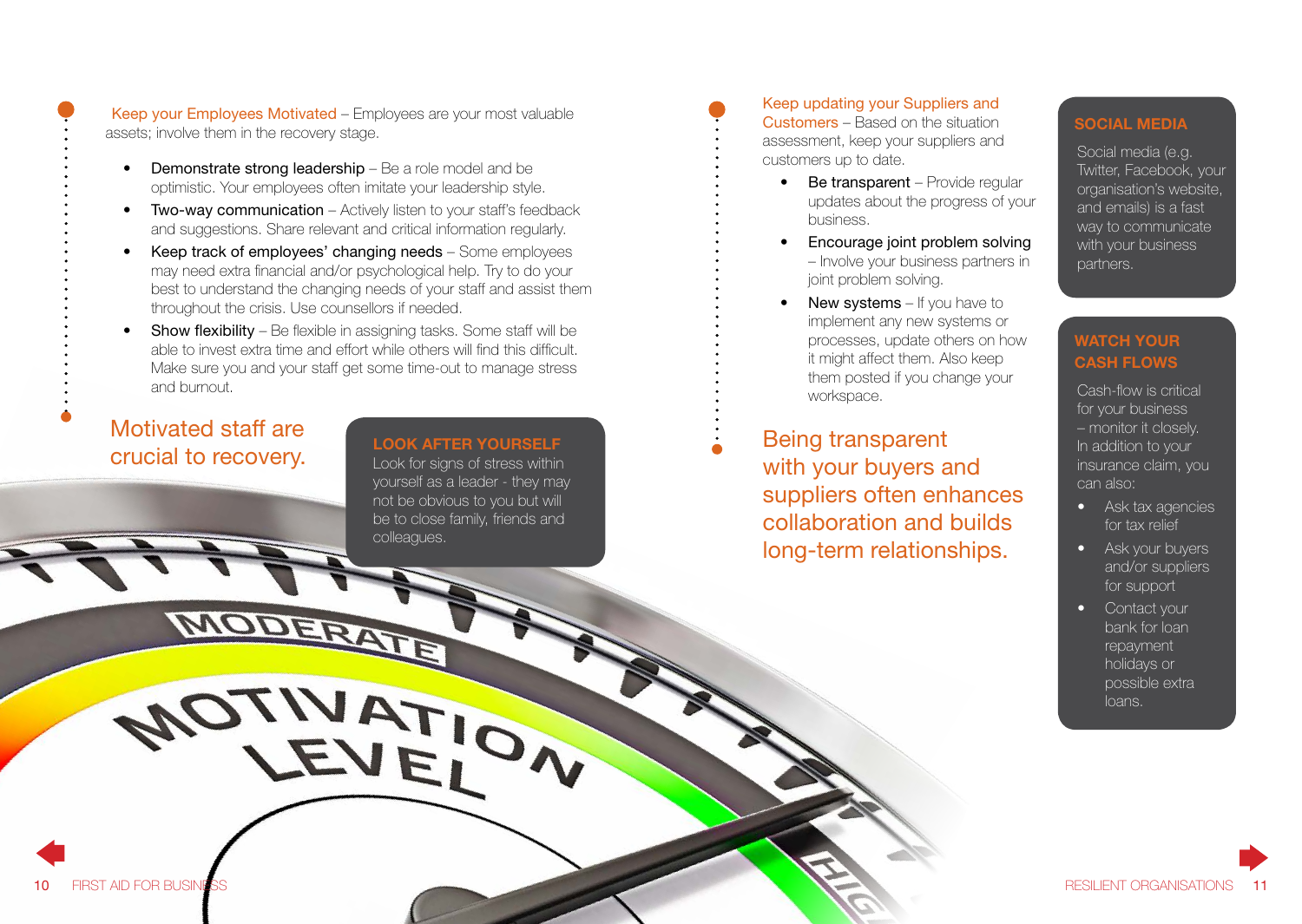### **THRIVING** – Learning & Adapting

The thriving phase involves reviewing and adjusting the long-term direction of your business.

Reflect and Acknowledge – When your business starts to stabilise, then it's time to reflect back and recognise your staff and people involved in the recovery journey.

- It's time to celebrate Take some time-out with your staff to acknowledge their efforts. Arrange social events like a day off with your staff on a recreational activity. Encourage your staff to invite their families to events as well.
- Continuous feedback Take feedback and continue making improvements.
- Acknowledge your business partners Remember to acknowledge people, especially your business partners, who have supported you in restoring your business.
- Institutionalise change Make sure to document and record your entire survival journey. It is important to continue the good practices learnt from the crisis.

#### Celebrate the progress you and your staff have made so far.



Adapt to the New Situation – Your business might not be able to return to its pre-disaster state. Be open to new opportunities. A crisis may bring some good business prospects.



"The only thing that is constant is

**change**" - Heraclitus

- **Find new opportunities A crisis** may affect and change the needs of customers. Find ways to address the changing demands of your customers. Look out for new market opportunities.
- **Change is ongoing** In the business environment every day brings new challenges. It's time to be better prepared for what comes next. Encourage your staff to develop a culture of handling unforeseen situations and make it an ongoing process of innovation.
- **Focus on the bigger picture** Focusing too much on one crisis or situation often limits our thinking. At this stage, it is important to review and modify, if required, the broader vision of your business.

**Prepare for Future Events – It's now time to** review your progress. Make the most of your learning experience. Ask yourself;

- How did we manage this crisis?
- Which aspects needed more attention?
- Are we prepared for future events?
- Are your staff ready for unforeseen events?

Get feedback – Ask your stakeholders (employees, customers, suppliers and other business partners) about your progress during the crisis and what else needs to be done to effectively manage future events. Acknowledge their feedback and adjust accordingly.

A resilient business is one able to survive and thrive in uncertain environments.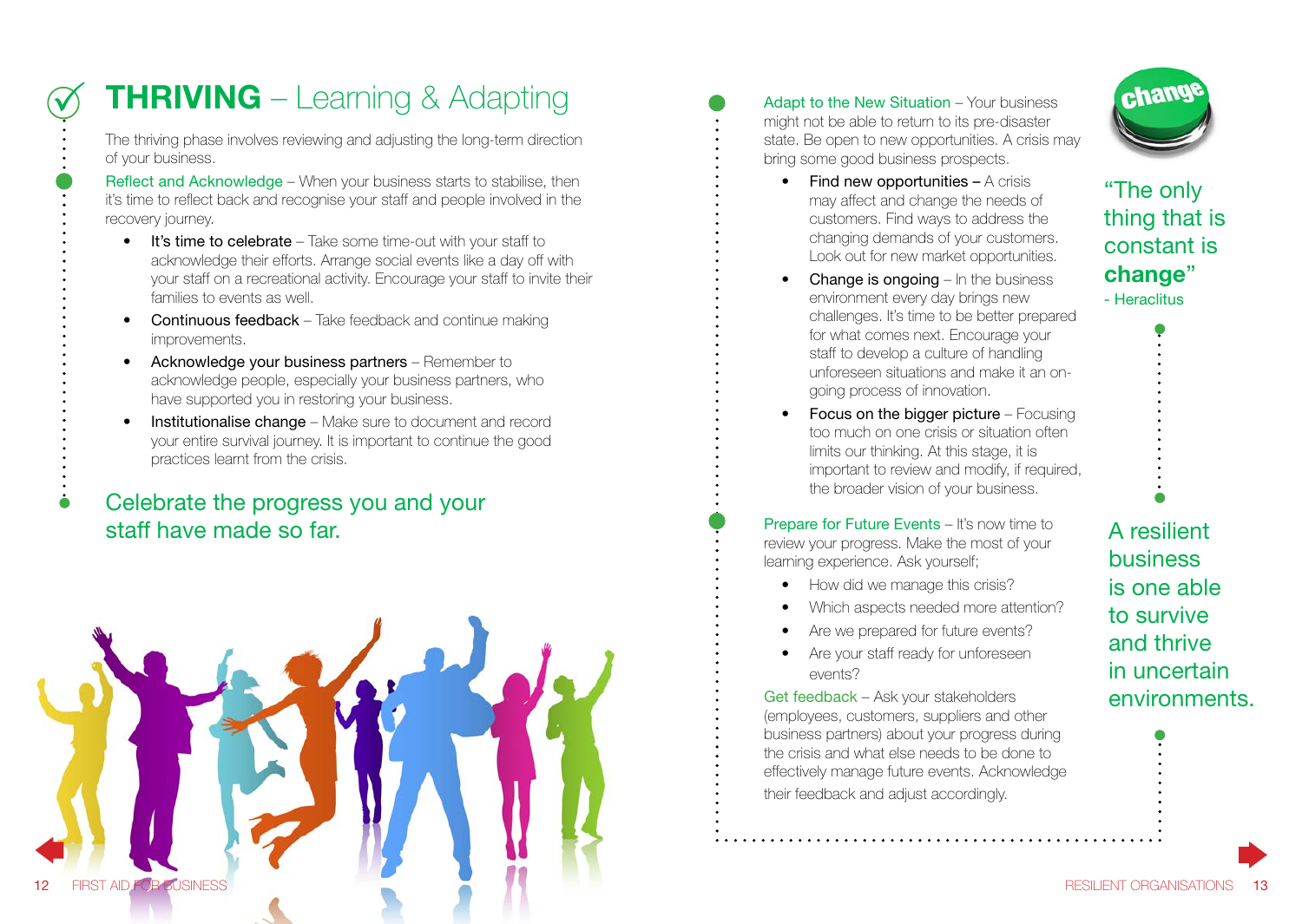### **ESSENTIAL IN ALL STAGES**

Communicate, Communicate and Communicate – Throughout your survival journey, it's important to maintain a continual flow of information within the organisation as well as outside the organisation.

- Provide a realistic picture Be positive and realistic while assessing and communicating the post-crisis situation. Always make achievable and realistic deadlines with your business partners. This can help you and your partners to better manage the operations.
- Keep track of your core business partners  $-\sqrt{\frac{1}{2}}$  customers and suppliers play an important role during crisis situations and often provide extra help. Keep in touch with them regularly.
- Participate in business events and gatherings Your local council or Chamber of Commerce often run events for the business community. This is a good way to meet new people and expand your networks.



### Check List

| Contact your staff and check they are ok                                                     |  |
|----------------------------------------------------------------------------------------------|--|
| Contact your insurer                                                                         |  |
| Update your business partners (suppliers,<br>buyers and/or service providers) on your status |  |
| Get together with other businesses and help<br>each other                                    |  |
| Make a list of what you do and don't have available                                          |  |
| Watch staff for stress and keep them motivated                                               |  |
| Pause, reflect, breathe and celebrate small<br>achievements                                  |  |
| Explore new opportunities and adapt to your<br>new environment                               |  |
| Capture what you have learnt and improve for<br>next time                                    |  |